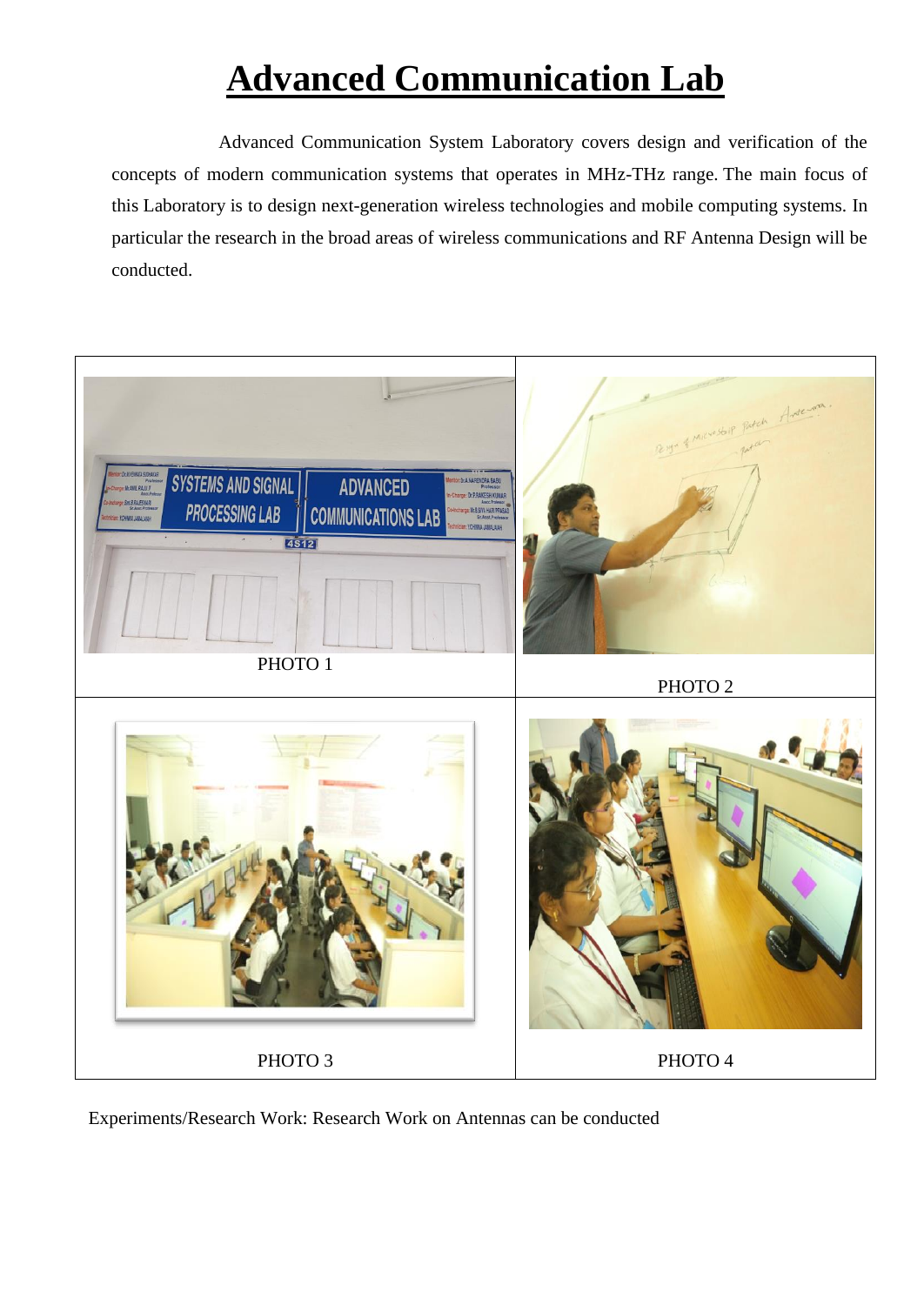#### **Major Equipment:**

| S. No           | <b>Name of The Equipment</b>                             | Qty. | Cost in Rs. |
|-----------------|----------------------------------------------------------|------|-------------|
| <b>Hardware</b> |                                                          |      |             |
| 1.              | Lenovo(Intel Core I5, $10^{th}$ Generation, 8GB Ram, 128 | 36   | 20,39,400   |
|                 | SSD, 1TB External Hard disk)                             |      |             |
| 2.              | Computer chairs                                          | 36   | 79,200      |
| 3.              | Blue star $A/C$ 's                                       | 02   | 1,12,500    |
| Software's      |                                                          |      |             |
| 4.              | ANSYS ELECTROMAGNETICS SUITE 18.0                        | 100  |             |
|                 | i) ANSYS Electronics Desktop 2017.0                      |      |             |
|                 | ii) ANSYS EMIT 2017.0                                    |      | 7,20,000.00 |
|                 | iii) ANSYS PEmag 2017.0                                  |      |             |
|                 | iv) ANSYS PExprt 2017.0                                  |      |             |
|                 | v)ANSYS Savant 2017.0                                    |      |             |
|                 | vi)ANSYS Simplorer 2017.0                                |      |             |
|                 | vii) ANSYS Slwave 2017.0                                 |      |             |
| 5.              | <b>Research Licence</b>                                  | 10   |             |
| <b>Total</b>    |                                                          |      | 29,51,100   |

#### **Research Activities:**

### **Event Organized under Advanced communication lab**

- 1. Organized a 5 day workshop for technical supporting staff on "Electronic Design Automation tools, 04th-08th May2020.
- 2. Organized a 3 day workshop for technical supporting staff on "Electronic Design Automation tools" 21th-23th November 2019
- 3. Organized 6-Day Faculty Development Programme on "Design and analysis of RF Antennas using HFSS" 13th -18th November 2017.
- 4. Organized a 5-Day Student Certification Programme on "Design and analysis of Antennas using HFSS" 17th to 22nd August 2017
- 5. Organized a 3-Day Faculty Development Programme on design and analysis of RF Antennas using HFSS. 28th-30th November 2016.

## **Research Publications under Advanced communication lab**

#### **Details of Faculty Utilizations @ Advanced Communication Lab**

| S.NO | <b>Category</b>           | <b>Academic Year</b> | <b>Quantity</b> |
|------|---------------------------|----------------------|-----------------|
|      |                           | 2020-21              | 06              |
| 1.   | <b>Paper Publications</b> | 2019-20              | <b>10</b>       |
|      | (27)                      | 2018-19              | 06              |
|      |                           | 2017-18              | 05              |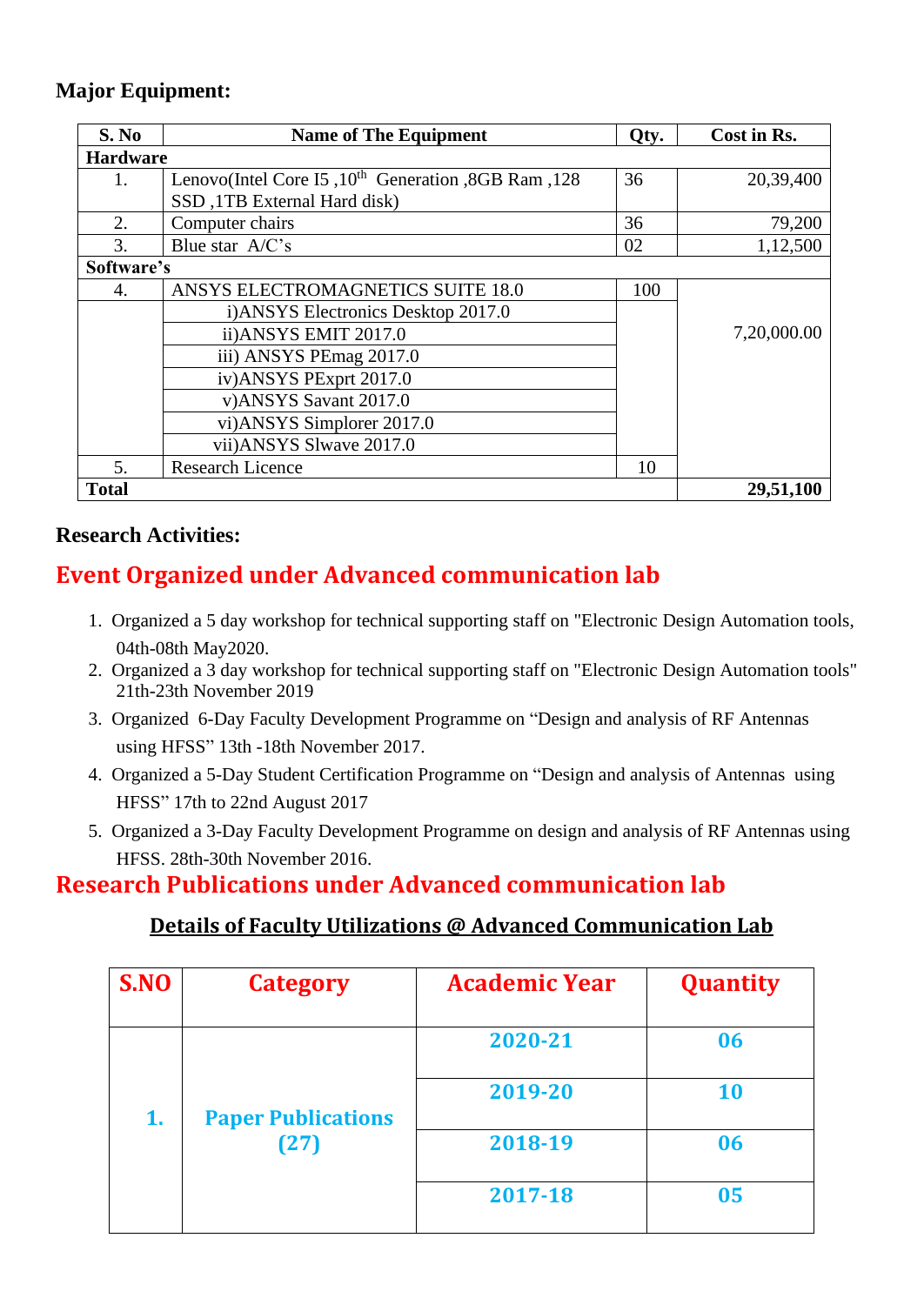**Academic Year : 2020-21**

| S.No                    | <b>Names of the Author</b>                                                                    | <b>Title of the Paper</b>                                                                                                                                                           | Name of the Journal                                                                                                                                   | <b>Indexing</b> |
|-------------------------|-----------------------------------------------------------------------------------------------|-------------------------------------------------------------------------------------------------------------------------------------------------------------------------------------|-------------------------------------------------------------------------------------------------------------------------------------------------------|-----------------|
| $\mathbf{1}$            | <b>Ravi Sekhara</b><br>Reddy Vuppuloori,<br>Vamsi krishna<br>Velidi, Prabhakara<br>Rao Bhima, | "Asymmetric<br>single<br>stub-<br>Tapped stepped impedance<br>unit for compact Rat-race<br>coupler with ultra-wide range<br>Harmonic suppression", Wiley                            | Microwave<br>Optical<br>and<br>Technology Letters,<br>Vol.63,<br>$Issue-2$ ,<br>2021,<br>February<br>ISSN:1098-2760,                                  | <b>SCI</b>      |
| $\boldsymbol{2}$        | Vuppuloori Ravi<br>Sekhara Reddy,<br>Vamsi krishna<br>Velidi, Bhima<br>Prabhakara Rao,        | Miniaturized<br>Twelve-stubbed<br>Microstrip balun with twelfth<br>higher<br>order<br>harmonic<br>suppression<br>improved<br>and<br>bandwidths                                      | Progress in Electromagnetic<br>Research Letters, Vol. 94, 57-<br>65, October 2020, ISSN:1937-<br>6480,                                                | <b>ESCI</b>     |
| $\overline{\mathbf{3}}$ | Vuppuloori Ravi<br><b>Sekhara Reddy,</b><br>Vamsi krishna<br>Velidi, Bhima<br>Prabhakara Rao, | Wideband<br>harmonic<br>suppressed compact rat-race<br>coupler using triple stub M-<br>shape unit",                                                                                 | Progress in Electromagnetic<br>Research Letters, Vol. 94,<br>81-90,<br>2021,<br>February<br>ISSN:1937-6480,                                           | <b>ESCI</b>     |
| $\overline{4}$          | D. Ram Sandeep,<br>N. Prabhakaran,<br>B.T.P. Madhav,<br>K.L. Narayana,<br>P. Rakesh Kumar     | <b>Systematic Investigation</b><br>from Material<br>Characterization to<br>Modeling of Jute-Substrate-<br><b>Based Conformal Circularly</b><br><b>Polarized Wearable</b><br>Antenna | Journal of Electronic<br>Materials Vol. No-49<br>Issue-12<br>pp-7292-7307<br>ISSN No-0361-5235<br>DOI: 10.1007/s11664-<br>020-08536-6<br>October-2020 | <b>SCI</b>      |
| 5                       | A. Guruva Reddy,<br>M. Madhavi,<br>P. Rakesh Kumar                                            | <b>Compact Slotted Multipatch</b><br>Antenna with Defected<br>GroundStructure for<br>WirelessCommunication                                                                          | Journal of Physics:<br>ConferenceSeries<br>Vol. No-1706<br>Issue-1<br>pp-012150<br>ISSN No-1742 6588<br>December-2020                                 | Scopus          |
| 6                       | <b>Bondili Siva Hari</b><br>Prasad, M.V.S.<br>Prasad                                          | U Shaped Slot and Spiral<br>Shaped Monopole Antenna<br>with Defected Ground<br><b>Structure for Wireless</b><br>Applications                                                        | <b>Solid State Technology</b><br>Vol. No-<br>63Issue-<br>5<br>pp- 3077-3089<br>ISSN No-0038-111X<br>November 2020                                     | Scopus          |

#### **Academic Year : 2019-20**

| S.No | <b>Names of the Author</b>                                | <b>Title of the Paper</b>                       | <b>Name of the Journal</b>      | Indexing |
|------|-----------------------------------------------------------|-------------------------------------------------|---------------------------------|----------|
|      | <b>B. Siva Hari Prasad,</b><br>$\cdot$   Dr.M.V.S. Prasad | Design and Analysis of<br>Compact Periodic Slot | Progress In<br>Electromagnetics | Scopus   |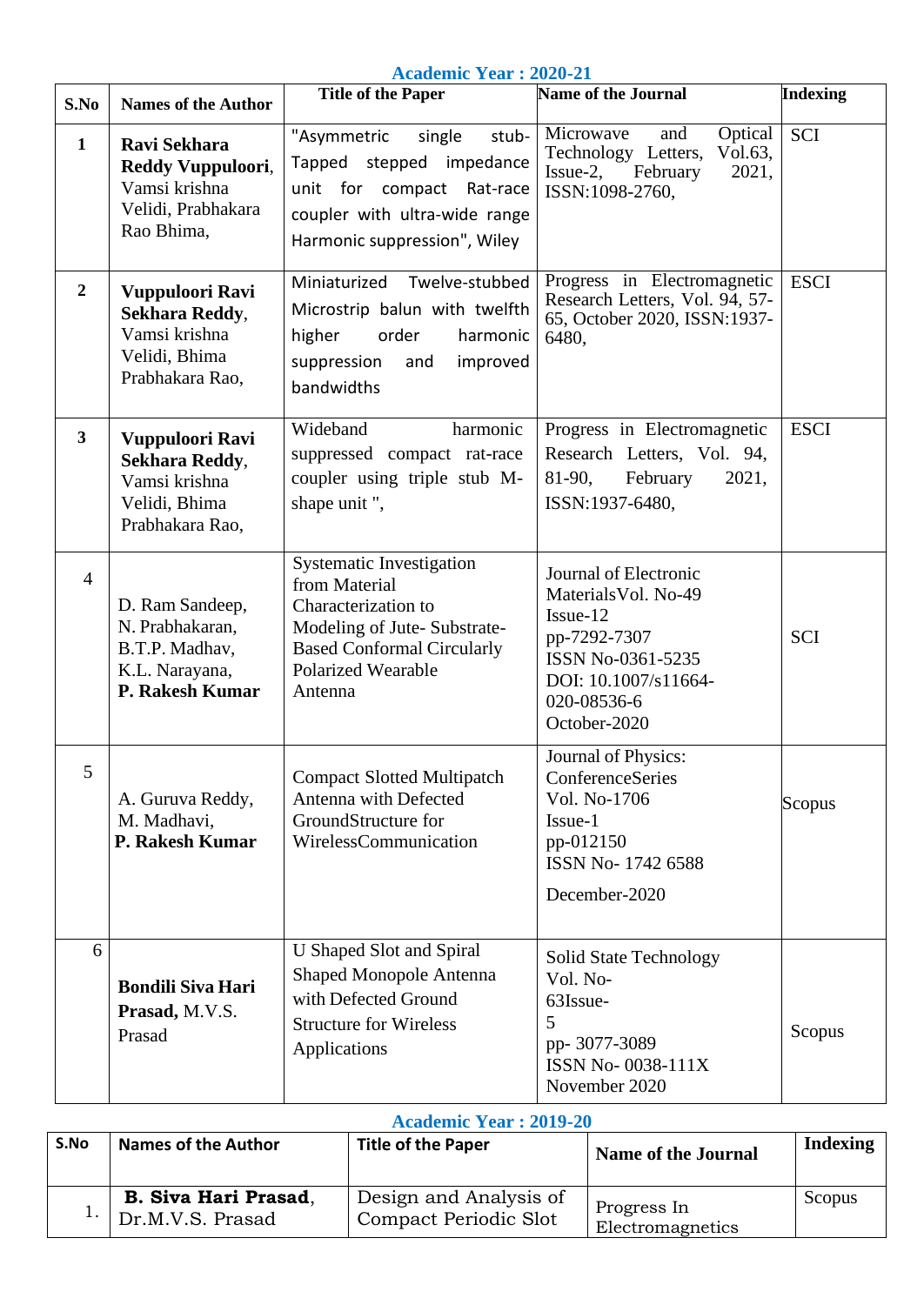|    |                                                                                               | Multiband Antenna<br>with Defected Ground<br><b>Structure for Wireless</b><br>Applications                                                                                  | Research M, Vol. 93,<br>June-2020,pp 77-87,<br><b>ISSN: 1937-</b><br>8726.hindex29,(esci<br>journal)                                                                                                                                                                   |        |
|----|-----------------------------------------------------------------------------------------------|-----------------------------------------------------------------------------------------------------------------------------------------------------------------------------|------------------------------------------------------------------------------------------------------------------------------------------------------------------------------------------------------------------------------------------------------------------------|--------|
| 2. | B.Y.V.N.R. Swamy<br>V. Deepak, K.V. Sai<br>Teja, T. Akshay, B.<br>Bhvanesh                    | Design and Analysis of<br>dual<br>band<br>compact<br>pentagonal circular ring<br>patch<br>antenna<br>with<br>defeted<br>ground<br>wireless<br>structure for<br>applications | <b>JOURNAL</b><br>OF<br><b>ADVANCED</b><br>RESEARCH<br>IN<br><b>DYNAMICAL</b><br>$\&$<br>CONTROL<br>SYSTEMS, VOL. 12,<br>ISSUE.2, MARCH202<br>0, DOI: 10.5373/JAR<br>DCS/V12I2/S20201<br>085, PP.697-703<br>,ISSN: 1943-024X,<br>H-INDEX-<br>8, (SCOPUSJOURNA<br>$L$ . | Scopus |
| 3. | <b>B. Siva Hari Prasad</b> ,<br>Dr.M.V.S. Prasad                                              | Slot<br>Tri<br>Band<br>CP<br>Antenna Backed<br>with<br>Dual FSS Selector                                                                                                    | International<br>journal<br>of<br>engineering<br>and<br>advanced<br>technology,<br>vol.8,<br>issue 6s2, issn no:<br>2249-8958, august<br>2019(scopus<br>journal).                                                                                                      | Scopus |
| 4. | <b>B. Siva Hari Prasad,</b><br>Dr.M.V.S. Prasad                                               | Log Periodic Slot Based<br>Monopole Antenna with<br>Defected Ground<br><b>Structure for Wireless</b><br>and Satellite<br>Communication<br>Applications                      | Journal of advanced<br>research in<br>dynamical & control<br>systems, vol-11,<br>issue 7, august<br>2019, issn: 1943-<br>024x (scopus<br>journal).                                                                                                                     | Scopus |
| 5. | <b>B. Siva Hari Prasad</b><br>K. Anusha, S.N.S.<br>Sandhya, T. Roopteja<br>Reddy K. Aishwarya | Design and Analysis of<br>Uwb Circular Ring<br>Antenna with Defected<br>Ground Structure                                                                                    | Journal of Advanced<br>Research<br>1n<br>Dynamical & Control<br>Systems, Vol.<br>12,<br>Issue. 2, March-2020,<br>pp.685-<br>696, doi: 105373/jardc<br>s/v12i2/s2021084,<br>issn:<br>1943-024x,h-<br>index-8,<br>(scopus<br>journal).                                   | Scopus |
| 6. | P. Rakesh Kumar,<br>A.Guruva Reddy,<br>K.Satya Prasad                                         | Design and Analysis of<br>Wideband Circular Ring<br>Fractal Patch Antenna<br>using Defected Ground<br>Structure                                                             | International<br>Journal of Advanced<br>Science and<br>Technology, Vol. 29,<br>No. 5, (2020), pp.<br>9405-9416, Vol. 29,<br>No. 5, April 2020,                                                                                                                         | Scopus |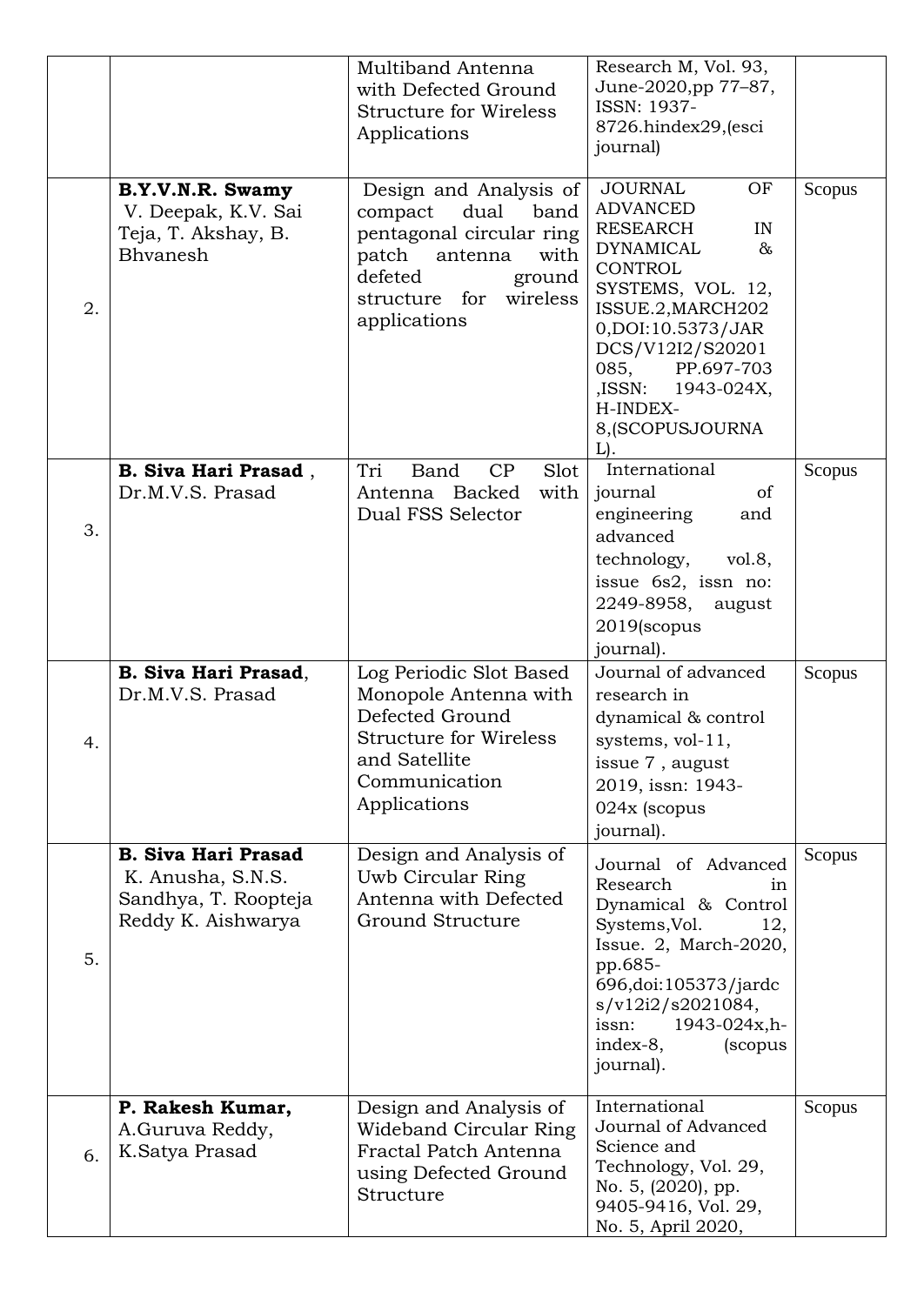| 7.  | P. Rakesh Kumar<br>M. Pujitha, U.<br>Shanmukha Nadh, G.<br>Bindhu Sai, J. Sivaji<br>Naik                              | Design and Analysis of<br>Multiband Microstrip<br>Patch Antenna with<br>Defected Ground<br><b>Structue for Wireless</b><br>and Saellite<br>Communication<br>Applications | pp. 9405-9416,<br>ISSN: 2005-4238, H-<br>Index-3, (SCOPUS<br>JOURNAL).<br>Journal of<br><b>Advanced Research</b><br>in Dynamical &<br>Control Systems, Vol.<br>12, Issue. 2, March-<br>2020,<br>DOI:10.5373/JARD<br>CS/V12I2/S202010<br>34, pp: 623-<br>635.ISSN: 1943-<br>024X H- Index-<br>8, (SCOPUSJOURNA<br>L). | Scopus |
|-----|-----------------------------------------------------------------------------------------------------------------------|--------------------------------------------------------------------------------------------------------------------------------------------------------------------------|----------------------------------------------------------------------------------------------------------------------------------------------------------------------------------------------------------------------------------------------------------------------------------------------------------------------|--------|
| 8.  | P. Rakesh Kumar<br>M. Pavan Swaroop<br>Reddy, N. Mary Stella,<br>Sk. Ameer Hussain<br>Maa, A. Naga Sai<br>Kumar Reddy | Design and Analysis of<br>Compact Ultra<br>wideband Microstrip<br>Patch Antenna using<br>Defected Ground<br>structure for Wireless<br>Applications                       | Journal of Advanced<br>Research in<br>Dynamical &<br>ControlSystems, Vol.<br>12, Issue. 2, March-<br>2020, pp.636-<br>645, DOI: 10.5373/J<br>ARDCS/V12I2/<br>S20201035, ISSN:<br>1943-024X, H-Index-<br>8, (SCOPUS<br>JOURNAL).                                                                                      | Scopus |
| 9.  | V. Ravi Sekhar Reddy<br>G. Raja Rajeswari, B.<br>Sandeep,, S. Ravali, K.<br>Prabhu Kiran                              | Design of Harmonic<br>Suppressed Rat Race<br>Coupler with Size<br>reduction using single<br>shunt open stub unit                                                         | International<br>Journal of Advanced<br>Science and<br>Technology, Vol. 29,<br>Issue.03, Feb 2020,<br>pp.3641-3650, ISSN:<br>2207-6360, H.Index-<br>4 (SCOPUS<br>JOURNAL).                                                                                                                                           | Scopus |
| 10. | V. Ravi Sekhar Reddy<br>G.V. Sai Divya,<br>B. Bhanu Prakash,<br>B. Ravi Shankar,<br>J. Sailaja                        | Design of Harmonic<br>suppressed Branch<br>Coupler with size<br>reduction using three<br>shunt open stub unit                                                            | International<br>Journal Of Advanced<br>Science<br>And<br>Technology, Vol. 29,<br>Issue.03, Feb 2020,<br>Pp.3651-3659, ISSN:<br>2207-6360, H.Index-<br>(SCOPUS)<br>4,<br>JOURNAL).                                                                                                                                   | Scopus |

#### **Academic Year : 2018-19**

| S.No | <b>Names of the Author</b>                                  | <b>Title of the Paper</b>                                                                                                | <b>Name of the Journal</b>                                                                                                                        | <b>Indexing</b> |
|------|-------------------------------------------------------------|--------------------------------------------------------------------------------------------------------------------------|---------------------------------------------------------------------------------------------------------------------------------------------------|-----------------|
|      | Mr. P. Rakesh Kumar,<br>A. Guruva Reddy,<br>K. Satya Prasad | Design of Analysis of<br>Wideband Hexagonal<br>Circular ring Patch<br>Antenna using Defected<br><b>Ground Structures</b> | Journal of Advanced<br>Research<br>1n<br>Dynamical & Control<br>Systems, 02-Special,<br>May<br>2019,<br>Issue<br>Volume 2, Page<br>N <sub>0</sub> | Scopus          |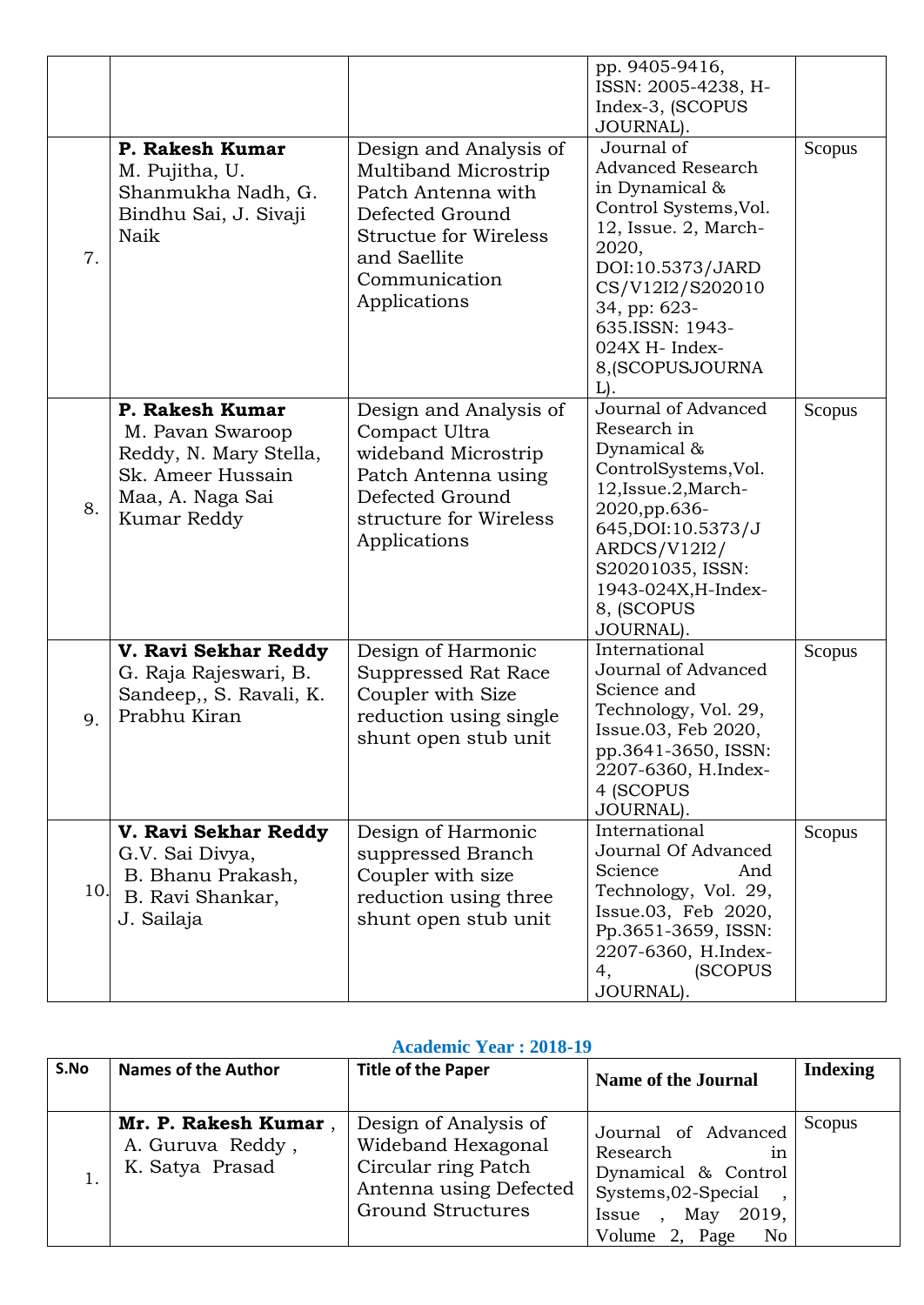|                  |                                                                                                |                                                                                                                               | 1037-1045.                                                                                                                                                                                               |        |
|------------------|------------------------------------------------------------------------------------------------|-------------------------------------------------------------------------------------------------------------------------------|----------------------------------------------------------------------------------------------------------------------------------------------------------------------------------------------------------|--------|
| 2.               | Banothu.<br>Y.V.N.RSwamy,<br>Polepalli Siddaiah                                                | Design of a Compact<br>2×2 Multi Band MIMO<br>Antenna for<br>Wireless Applications                                            | International Journal<br>of Recent Technology<br>Engineering<br>and<br>(IJRTE) ISSN: 2277-<br>3878, Volume-7 Issue-<br>6S2, April 2019                                                                   | Scopus |
| 3.               | Mr.B. Siva Hari<br>Prasad, T. Madhu Priya,<br>T. Pavan Kumar, B.<br>Vamsi, N. Venkaiah<br>Babu | Design of a Wide Band<br>microstrip patch<br>antenna for X-band and<br>Ku-band<br>Applications                                | International<br>Journal of Technical<br>Innovation<br>1n<br>Modern Engineering<br>& Science, e-ISSN:<br>2455-2585, Volume<br>5, Issue 04, April-<br>2019                                                | Scopus |
| $\overline{4}$ . | P.RakeshKumar<br>K.V.N.Kavya,<br>CH.J.V.Madhavi,<br>K.Vinay Kumar,<br>M.Narendra Kumar         | Design and<br>Performance Analysis<br>ofWideband Hexagonal<br>Ring Antenna<br>withDefected Ground<br>Structure                | International<br>Journal of<br>Innovative<br>Technology and<br>Exploring<br>Engineering<br>(IJITEE)ISSN: 2278-<br>3075, Volume-8,<br>Issue-7S, May 2019                                                  | Scopus |
| 5.               | Mr.P.Rakesh Kumar,<br>Minakshmi Shaw,                                                          | Analytical Study on<br>Lowpass Filter with I-<br>Shaped Defected<br>Ground Structures for<br>Medical ISM Band<br>Applications | International<br>Journal of<br>Pharmaceutical<br>Research,<br>ISSN:0975-2366, Vol<br>10, Issue 3, Page No<br>565-573, July-<br>September<br>2018, Scopus<br>Indexed Journal                              | Scopus |
| 6.               | Banothu.Y.V.N.R<br><b>Swamy, Dr.P.Siddaiah</b>                                                 | Design of a compact<br>wide Band MIMO<br>antenna with improved<br><b>Isolation by Decoupling</b><br>structure made by EBG     | Journal of<br><b>Advanced Research</b><br>in Dynamical &<br>Control systems,<br>ISSN:1943-023X,<br>Vol.10, Special<br>Issue-04, Page No<br>1986-1994,<br>September 20, 2018<br>Scopus Indexed<br>Journal | Scopus |

#### **Academic Year : 2017-18**

| S.No | <b>Names of the Author</b>    | <b>Title of the Paper</b> | Name of the Journal | <b>Indexing</b> |
|------|-------------------------------|---------------------------|---------------------|-----------------|
|      | P.Rakeshkumar,                | Equivalent circuit        | Revista de la       | <b>SCI</b>      |
|      | A.GuruvaReddy,                | model of novel tri band   | Facultad de         |                 |
|      | $^{-1}\cdot$   K.satya Prasad | Defected Grounded         | Agronomia de la     |                 |
|      |                               | Structure based patch     | Universidad del     |                 |
|      |                               | antenna for               | Zulia journal,      |                 |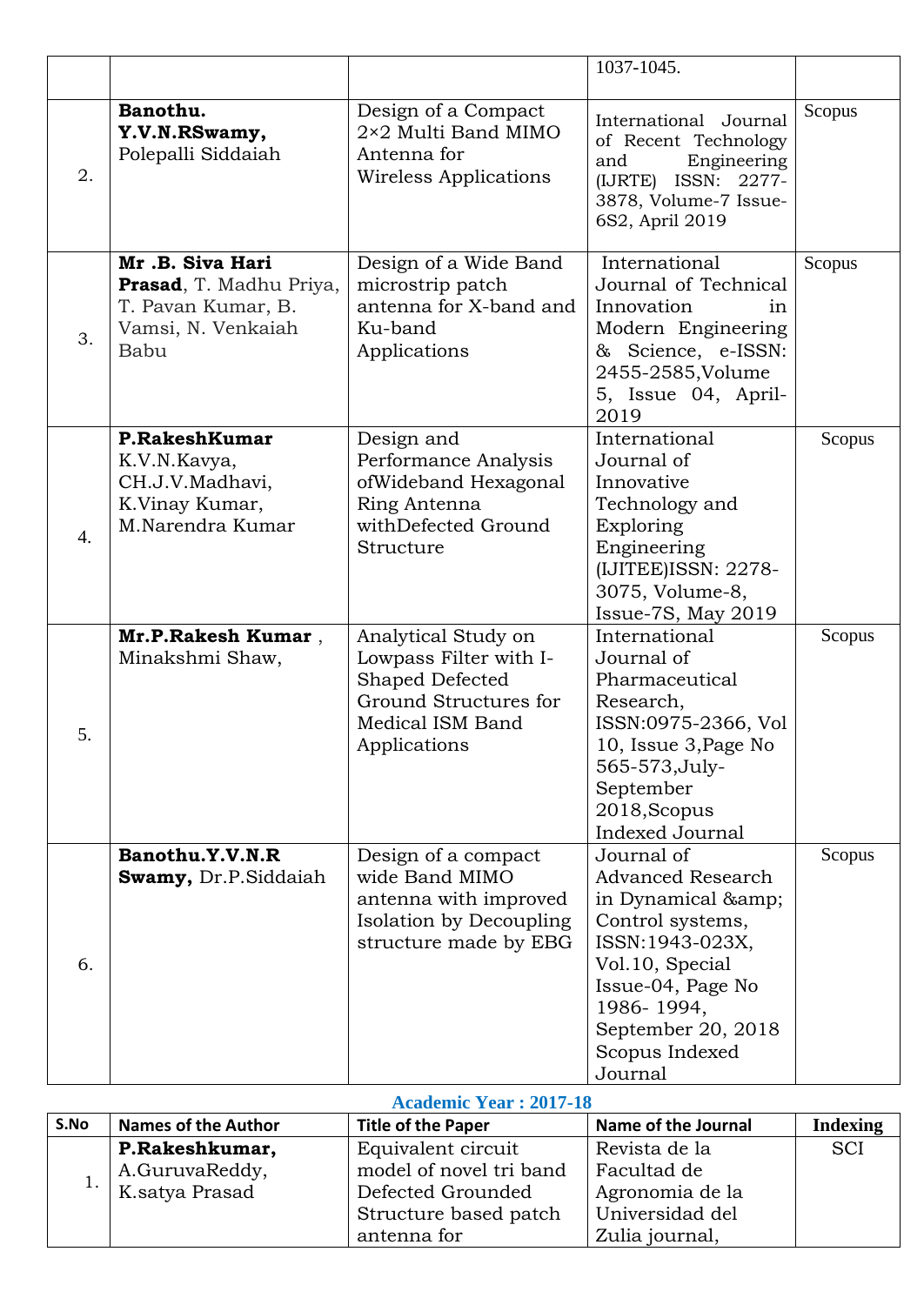|    |                                                                                  | WiMax/WLAN<br>applications                                                                                                                                               | ISSN:0378-<br>7818,2017, Voloume<br>no 34-4 issue, Page<br>No:638-645, Impact<br>Factor 0.145, H<br>Index-5, SCI<br>Journal,                         |        |
|----|----------------------------------------------------------------------------------|--------------------------------------------------------------------------------------------------------------------------------------------------------------------------|------------------------------------------------------------------------------------------------------------------------------------------------------|--------|
| 2. | K.Rani Rudramma,<br>P. Siddaiah,<br>Dr. M. N. Giri Prasad                        | Design and Analysis of<br><b>Band Notched Wide</b><br><b>Band Metamaterial</b><br>Integrated U &T Shaped<br>Patch with Strip Line<br>Antenna for Wireless<br>Application | Helix Vol. $8(1)$ :<br>2747-2752, ISSN<br>$2319 - 5592$<br>(Online), DOI<br>10.29042/2018-<br>2747-<br>2752.2017, ESCI<br>Journal                    | eSCI   |
| 3. | B.Y.V.N.R Swamy,<br>P. Siddaiah                                                  | Orthogonal Polarization<br><b>Position Based MIMO</b><br>Antenna For Wireless<br>Applications                                                                            | Helix, Vol. $8(1)$ :<br>2658-2663, ISSN<br>2319 – 5592 (Online)<br><b>DOI</b><br>10.29042/2018-<br>2658-<br>2663,2017, ESCI<br>Journal               | eSCI   |
| 4. | <b>B.Siva Hari Prasad,</b><br>Nagarjuna,<br>V. Srikanth, J.V.S.R.K.<br>Prasad    | Dual Band H-shaped<br>Antenna-filter-antenna<br>based frequency<br>selective for Q-band<br>surface applications                                                          | <b>INTERNATIONAL</b><br><b>JOURNAL OF</b><br><b>CREATIVE</b><br><b>RESEARCH</b><br>THOUGHTS, Vol- 6,<br>Issue- 1 March<br>2018, ISSN: 2320-<br>2882. | Scopus |
| 5. | V. Ravi sekhara<br><b>Reddy, N.Sai venkat, ,</b><br>A. Ravindra, Y.<br>Sreekanth | Miniaturization of Rat-<br>race coupler with<br>Harmonic suppression<br>technique                                                                                        | International Journal<br>of Research, Volume<br>05 Issue 12 April<br>2018,e-ISSn:2348-<br>6848, UGC Approved<br>Journal                              | Scopus |

## **Conferences Attended by Faculty @ Advanced Communication Lab**

| S.NO | Category                                            | <b>Academic Year</b> | <b>Quantity</b> |
|------|-----------------------------------------------------|----------------------|-----------------|
|      | <b>Papers Presented in</b><br>Conferences/seminars/ | 2020-21              | 02              |
|      | <b>Symposiums</b><br>(09)                           | 2018-19              | 02              |
|      |                                                     | 2017-18              | 05              |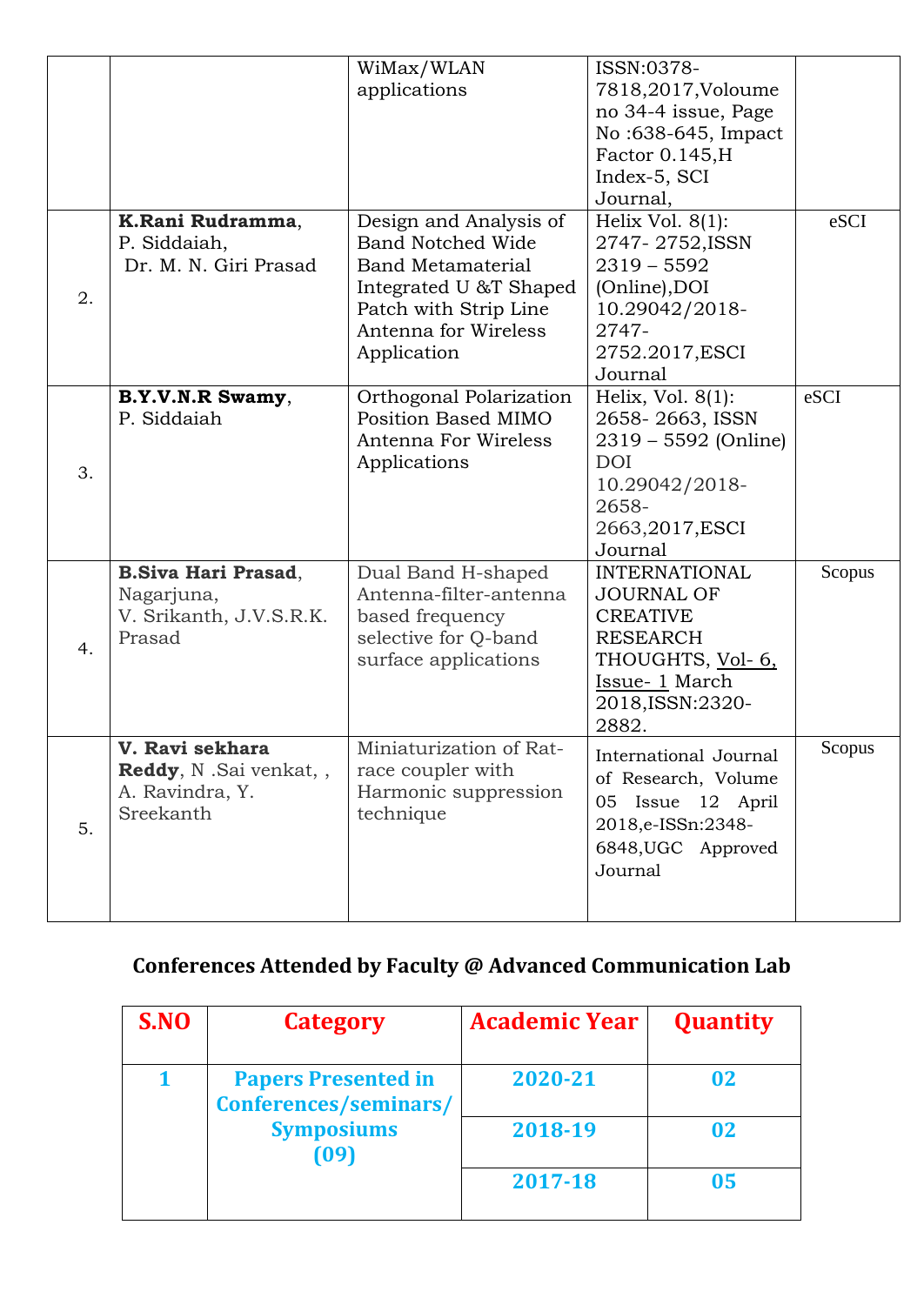#### **List of Conferences Attended by the Faculty**

| S.No | <b>NAME</b>          | <b>PROGRAMME</b>                                               | <b>PLACE</b>                  | <b>PERIOD</b>               |
|------|----------------------|----------------------------------------------------------------|-------------------------------|-----------------------------|
|      | Prof                 | International Conference on Intelligent                        | Aditya Institute of           | $07 - 08$ ,                 |
|      | <b>B.</b> Ramesh     | computing in control and communication                         | Technology and                | August                      |
| 1.   | reddy                | "Shaped Beams from Circular Aperture                           | Management, Tekk              | 2020.                       |
|      |                      | Antennas"                                                      | ali, Srikakulam               | $(2020-21)$                 |
|      | Mr                   | First International Conference on Advances in                  | SNS College of                | $13 - 14$ ,                 |
| 2.   | P.Rakesh             | Physical Sciences and Materials "Compact Slotted               | Technology,                   | August                      |
|      | Kumar                | <b>Multiband Patch Antenna with Defected Ground</b>            | Coimbatore,                   | 2020.                       |
|      |                      | <b>Structure for Wireless Communication"</b>                   | Tamil Nadu                    | $(2020-21)$                 |
|      | Mr. P. Rakesh        | <b>CONFERENCE</b><br>IN<br><b>INTERNATIONAL</b>                | Sir C<br>$\mathbf R$<br>Reddy | 26 th – $27^{\text{th}}$    |
|      | Kumar                | <b>ADVANCED</b><br><b>COMMUNICATION</b>                        | <b>Engineering College</b>    | April, 2019.                |
| 3.   |                      | <b>TECHNOLOGIES "</b><br>Design of Analysis<br>- of            |                               |                             |
|      |                      | <b>Circular</b><br>Wideband Hexagonal<br>ring Patch            |                               | $(2018-19)$                 |
|      |                      | <b>Antenna using Defected Ground Structures"</b>               |                               |                             |
|      | <b>B.Siva</b><br>Mr. | International Conference on Computational<br>and               | GEC, Gudlavalleru             | Nov 30-Dec                  |
|      | Hari Prasad          | Intelligent<br>Techniques<br>for<br>Automation<br>of           |                               | 1,2018.                     |
| 4.   |                      | Engineering Systems "TRI BAND CP SLOT                          |                               |                             |
|      |                      | <b>ANTENNA BACKED</b><br>WITH<br><b>DUAL</b><br>$\mathbf{FSS}$ |                               | $(2018-19)$                 |
|      |                      | <b>REFLECTOR"</b>                                              |                               |                             |
|      | Mr.M.K.Linga         | International Conference on Engineering Science &              | Vikas<br>College<br>of        | 30 <sup>th</sup><br>June    |
|      | Murthy               | Technology and Intelligent Applications "Compact               | Engineering<br>and            | 2018.                       |
| 5.   |                      | Design of Hexagonal Monopole Antenna for                       | Technology, Nunna.            | $(2017-18)$                 |
|      |                      | <b>UWB</b> ApplicationsSuppression of Artifacts for            |                               |                             |
|      |                      | Mobile ICG using Non -Linear<br><b>Adaptive</b>                |                               |                             |
|      |                      | Algorithms"                                                    |                               |                             |
|      | Mr B.Siva Hari       | International<br>Conference<br>on                              | Priyadarshini                 | 28 <sup>th</sup><br>$-29th$ |
|      |                      | Electrical, Electronics. Computers, Communicatio, Me           | engineering                   | January                     |
| 6.   |                      | chanical and Computing(EECCMC) "Multilayer                     | college, Vaniyambadi,         | 2018.                       |
|      |                      | Bandstop Frequency Selective Structures with                   | Tamilnadu                     | $(2017-18)$                 |
|      |                      | multiple transmission Zeros/Poles"                             |                               |                             |
|      | Mr                   | Conference<br>Signal<br>Processing<br>on<br>and                | KLEF, Vadeswaram              | $4th - 5th$                 |
| 7.   | B.Y.V.N.R.Sw         | communication engineering systems SPACES-2018                  |                               | January                     |
|      | amy                  | "Designing a compact MIMO antenna by                           |                               | 2018.                       |
|      |                      | inverting SRR element to improve performance"                  |                               | $(2017-18)$                 |
|      | Mr                   | International<br>Conference<br>Advanced<br>on                  | S.V. Engineering              | $20^{th}$ -22 <sup>nd</sup> |
|      | B.Y.V.N.R.Sw         | Communication Systems "Design and Analysis of a                | College<br>for                | October                     |
| 8.   | amy                  | 4 element Dual band MIMO antennas with meta                    | Women, Tirupathi              | 2017.                       |
|      |                      | material based reduced ground plane for future                 |                               | $(2017-18)$                 |
|      |                      | wireless applications"                                         |                               |                             |
|      | Smt<br>Rani          | International<br>Conference<br>Advanced<br>on                  | S.V. Engineering              | $20^{th}$ -22 <sup>nd</sup> |
|      | Rudrama              | Communication Systems "Metamaterial inspired                   | College<br>for                | October                     |
| 9.   | Kodali               | band notched wideband antenna with an                          | Women, Tirupathi              | 2017,                       |
|      |                      | integration of U and T shaped patches with strip               |                               | $(2017-18)$                 |
|      |                      | lines wireless applications"                                   |                               |                             |

**Details of Student Utilizations @ Advanced Communication Lab**

| S.NO | Category                                 | <b>Academic Year</b> | Quantity |
|------|------------------------------------------|----------------------|----------|
| 2.   | <b>Main Projects Carried out</b><br>(21) | 2020-21              | 05       |
|      |                                          | 2019-20              | 06       |
|      |                                          | 2018-19              | 02       |
|      |                                          | 2017-18              | 03       |
| S.NO | Category                                 | <b>Academic Year</b> | Quantity |
| 1.   |                                          | 2019-20              | 06       |
|      |                                          |                      |          |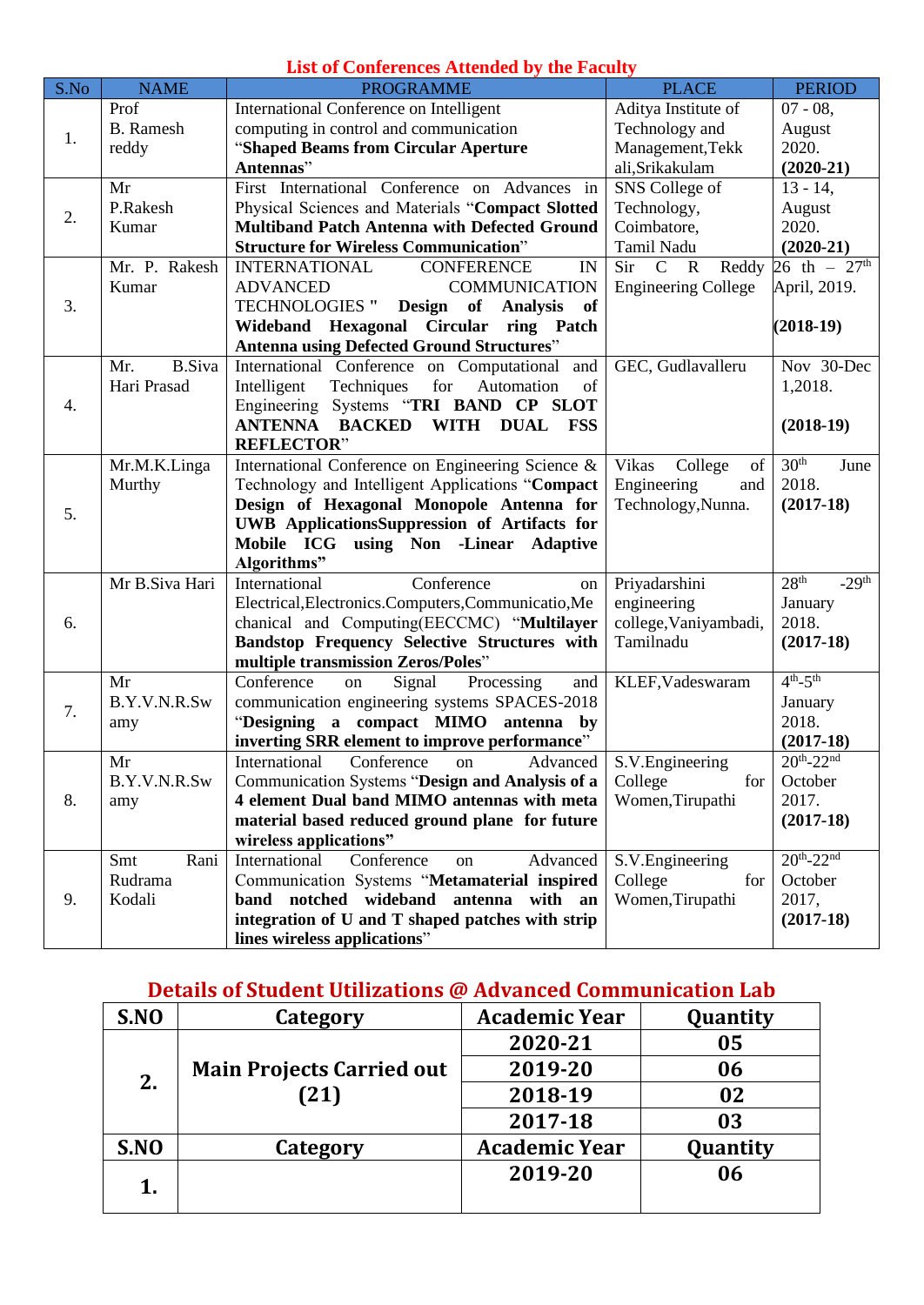| <b>Paper Publications</b><br>(14) | 2018-19 | 02 |
|-----------------------------------|---------|----|
|                                   | 2017-18 |    |

#### **LIST OF STUDENT PROJECTS @ ADVANCED COMMUNICATION LAB**

| A.Y:2020-2021  |                                                                                        |            |                          |  |
|----------------|----------------------------------------------------------------------------------------|------------|--------------------------|--|
| S. No          | <b>Title of the Project</b>                                                            | Regd. No   | <b>Name of the Guide</b> |  |
|                |                                                                                        | 17761A0443 | Dr.P. Rakesh Kumar       |  |
| $\mathbf{1}$   | Design And Analysis Of Reconfigurable                                                  | 17761A0448 |                          |  |
|                | <b>Antenna For Wireless Applications</b>                                               | 17761A0407 |                          |  |
|                |                                                                                        | 17761A0407 |                          |  |
|                |                                                                                        | 17761A0468 | Smt. K. RaniRudrama      |  |
| $\overline{2}$ | Wearable Antennas For Biomedical                                                       | 17761A04A3 |                          |  |
|                | Applications                                                                           | 17761A04A0 |                          |  |
|                |                                                                                        | 17761A0489 |                          |  |
|                | Tri-Band Planar Monopole Antenna<br>Using Defected Ground For Wireless<br>Applications | 17761A0465 | Mr.B. Siva HariPrasad    |  |
| 3              |                                                                                        | 17761A04A4 |                          |  |
|                |                                                                                        | 17761A0463 |                          |  |
|                |                                                                                        | 17761A04B9 |                          |  |
|                |                                                                                        | 17761A04F1 | Dr.B.Y.V.N.R. Swamy      |  |
| 4              | Multi-band 6 shaped microstrip patch                                                   | 17761A04C3 |                          |  |
|                | antenna for 5g applications                                                            | 17761A04H3 |                          |  |
|                |                                                                                        | 18765A0433 |                          |  |
| 5              |                                                                                        | 17761A04E9 | Dr.P. Rakesh Kumar       |  |
|                | Analysis and design of antenna for                                                     | 18765A0435 |                          |  |
|                | wirelessapplications                                                                   | 18765A0438 |                          |  |
|                |                                                                                        | 17761A04C6 |                          |  |

| A.Y:2019-2020    |                                                                                                                                                               |                                                      |                     |  |
|------------------|---------------------------------------------------------------------------------------------------------------------------------------------------------------|------------------------------------------------------|---------------------|--|
| S. No            | <b>Title of the Project</b>                                                                                                                                   | Regd. No                                             | Name of the Guide   |  |
| 1                | Design and Analysis of Compact<br>Dual<br>Band Pentagonal Circular Ring Patch<br>Antenna with Defected Ground<br>Structure for Wireless Applications          | 16761A04H8<br>16761A04H9<br>16761A04H3<br>16761A04C8 | B. Y.V.N.R.Swamy    |  |
| $\mathbf{2}$     | Design And Analysis Of Uwb Circular<br>Ring Antenna With Defected Ground<br>Structure                                                                         | 16761A0429<br>16761A0446<br>16761A0449<br>17761A0405 | B. Siva Hari Prasad |  |
| 3                | Design and Analysis of Multiband<br>Microstrip Patch Antenna with<br>Defected Ground Structure for<br>Wireless and Satellite<br>Communication<br>Applications | 16761A0434<br>16761A0451<br>16761A0417<br>16761A0418 | P. Rakesh Kumar     |  |
| $\boldsymbol{4}$ | Design and Analysis of Compact<br>Ultra Wideband Microstrip Patch<br>Antenna Using Defected Ground<br><b>Structure for Wireless Applications</b>              | 16761A04F6<br>16761A04F7<br>17765A0433<br>16761A04C2 | P. Rakesh Kumar     |  |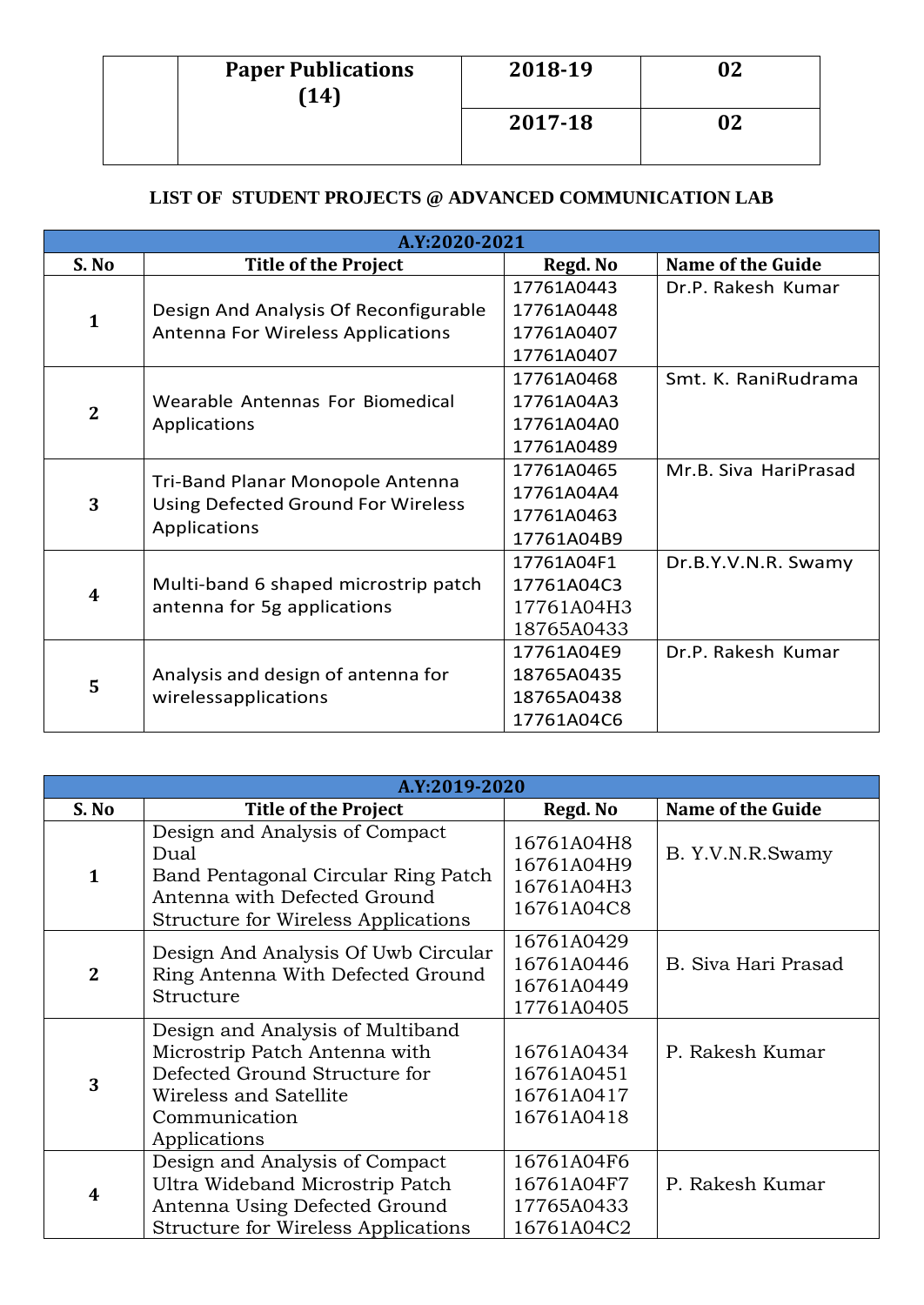|   | Miniaturization Of Rat-Race Coupler   16761A0478 |            |                 |
|---|--------------------------------------------------|------------|-----------------|
|   | With Harmonic Suppression For 16761A0468         |            | V. Ravi Sekhara |
| 5 | Wireless Communication                           | 16761A04A2 | Reddy           |
|   |                                                  | 16761A0474 |                 |
| 6 | Design of harmonic suppressed                    | 16761A04E1 |                 |
|   | Branch Line Coupler with size                    | 16761A04C5 | V. Ravi Sekhara |
|   | reduction using Three shunt open                 | 16761A04C7 | Reddy           |
|   | stub unit                                        | 16761A04E5 |                 |

|       | A.Y:2018-2019                     |            |                     |
|-------|-----------------------------------|------------|---------------------|
| S. No | <b>Title of the Project</b>       | Regd. No   | Name of the Guide   |
| 1.    | Design of a Wide Band micro strip | 15761A04H2 | Mr.B. Siva Hari     |
|       | patch antenna for X-band and Ku-  | 15761A04F7 | Prasad              |
|       | band                              | 15761A04C4 |                     |
|       | Applications                      | 15761A04G1 |                     |
| 2.    | Design and Performance Analysis   | 15761A04D9 | Mr. P. Rakesh Kumar |
|       | of Wideband Hexagonal Ring        | 15761A04E6 |                     |
|       | Antenna with Defected Ground      | 15761A04F3 |                     |
|       | Structure                         | 16765A0428 |                     |

| A.Y:2017-2018 |                                               |            |                          |
|---------------|-----------------------------------------------|------------|--------------------------|
| S. No         | <b>Title of the Project</b>                   | Regd. No   | <b>Name of the Guide</b> |
|               | Miniaturization of micro strip antenna for    | 14761A0462 |                          |
| 1.            | wireless applications based on meta materials | 14761A04A2 | Dr. J. Babu              |
|               | meta surface                                  | 14761A04B1 |                          |
|               | Dual band H-shaped Antenna Filter Antenna     | 14761A04C8 |                          |
| 2.            | based Frequency Selective Surface for Q-      | 14761A04H6 | Mr.B. Siva Hari Prasad   |
|               | band Applications                             | 14761A04D9 |                          |
|               | Miniaturization of rat race coupler with      | 14761A04F8 | Mr.V. Ravi Sekhar Reddy  |
| 3.            | harmonics suppression.                        | 15765A0425 |                          |
|               |                                               | 15765A0436 |                          |

| A.Y:2016-2017 |                                                   |            |                         |
|---------------|---------------------------------------------------|------------|-------------------------|
| S. No         | <b>Title of the Project</b>                       | Regd. No   | Name of the Guide       |
|               |                                                   | 13761A04F8 | Mr.P. Rakesh Kumar      |
| 1.            | Design of a Multi-Band Microstrip with            | 13761A04G4 |                         |
|               | Defected Ground Structure using HFSS              | 13761A04D8 |                         |
|               |                                                   | 13761A04D5 |                         |
|               | Design of compact branch line coupler             | 13761A04B4 | Mr.V. Ravi Sekhar Reddy |
| 2.            | with pre determined bandwidth and                 | 14761A0413 |                         |
|               | harmonic                                          | 14761A0424 |                         |
|               | suppression                                       | 13761A04B0 |                         |
|               |                                                   | 13761A04B6 | Mr.V. Ravi Sekhar Reddy |
| 3.            | Design of band stop filter using RAT-RACE         | 13761A04B5 |                         |
|               | Coupler                                           | 14761A0423 |                         |
|               |                                                   | 14761A0419 |                         |
| 4.            | Design and Simulation of Planar Inverted F        | 14765A0427 | Mr. K. Rama Krishna     |
|               | Antenna (PIFA) for Mobile Handset<br>Applications | 13761A04E3 |                         |
|               |                                                   | 14765A0436 |                         |
|               |                                                   | 14765A0435 |                         |
| 5.            |                                                   | 13761A0433 | Mr.B. Siva Hari Prasad  |
|               | Design of circular ring FSS in X-band             | 14765A0408 |                         |